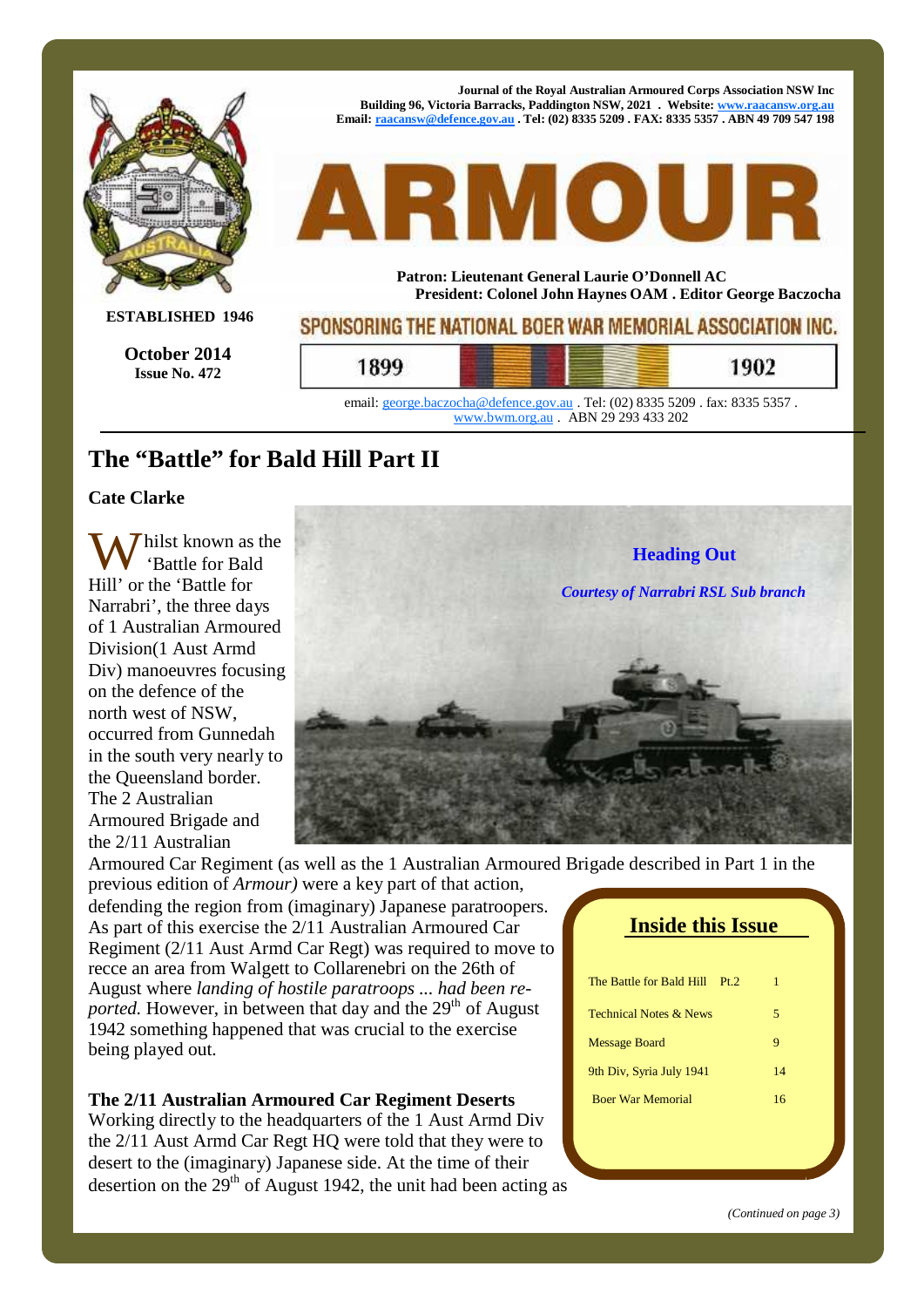## **Coming Events**



22 November 2014 Cambrai Dinner RACA, Macquarie Street

4 December 2014 RAACA Committee Meeting Victoria Barracks, 1130 hrs

#### Nominations for President and Secretary urgently required

All members are welcome to attend these meetings. We usually adjourn to the Officers' Mess for a luncheon snack.

Your Association now has facilities for any member to attend committee meetings by telephone. The offer to attend in person remains of course. Anyone wishing to attend in person should advise in advance to enable entry to the Barracks to be arranged.

Would any member who wishes to attend by phone please provide their telephone number and we will call them just before the meeting commences. Meetings start at 1130 hrs on the first Thursday of every second month starting in February.



#### FUNERALS

Guardian Funerals have now made the offer for discounted funerals. A brochure with the details is distributed with this Armour. Please note the offer expires in Dec 2015. Should members wish prepay for a funeral a discount of some  $$700$  is available if RSL membership is held.

**Notes From the President**

#### THE RAAC CORPORATION

As this Armour goes to press the second Congress of the RAAC Corporation isbeing held in Albury. We are being represented by our Vice President Bob Ferrari.

Although we had hoped the meeting would have been held at the Armoured School to which a number of representatives from us could have attended the Corporation staff have restricted attendance at Albury

#### ATOMIC VETERANS

We must continue to try to find our RAAC atomic veterans and their widows. The change in the cover to the Veterans' Entitlement Act a couple of years ago means that they could all be entitled to pensions and few may be aware of the changes to the legislation. Further, the widows would be less likely to realise that they could be entitled to the War Widow's Pension. That's now \$868 per fortnight tax free plus a Gold Card. In this Armour our list of those identified so far is shown. If you know of any other names and any whereabouts, please contact the Office.

John Haynes, President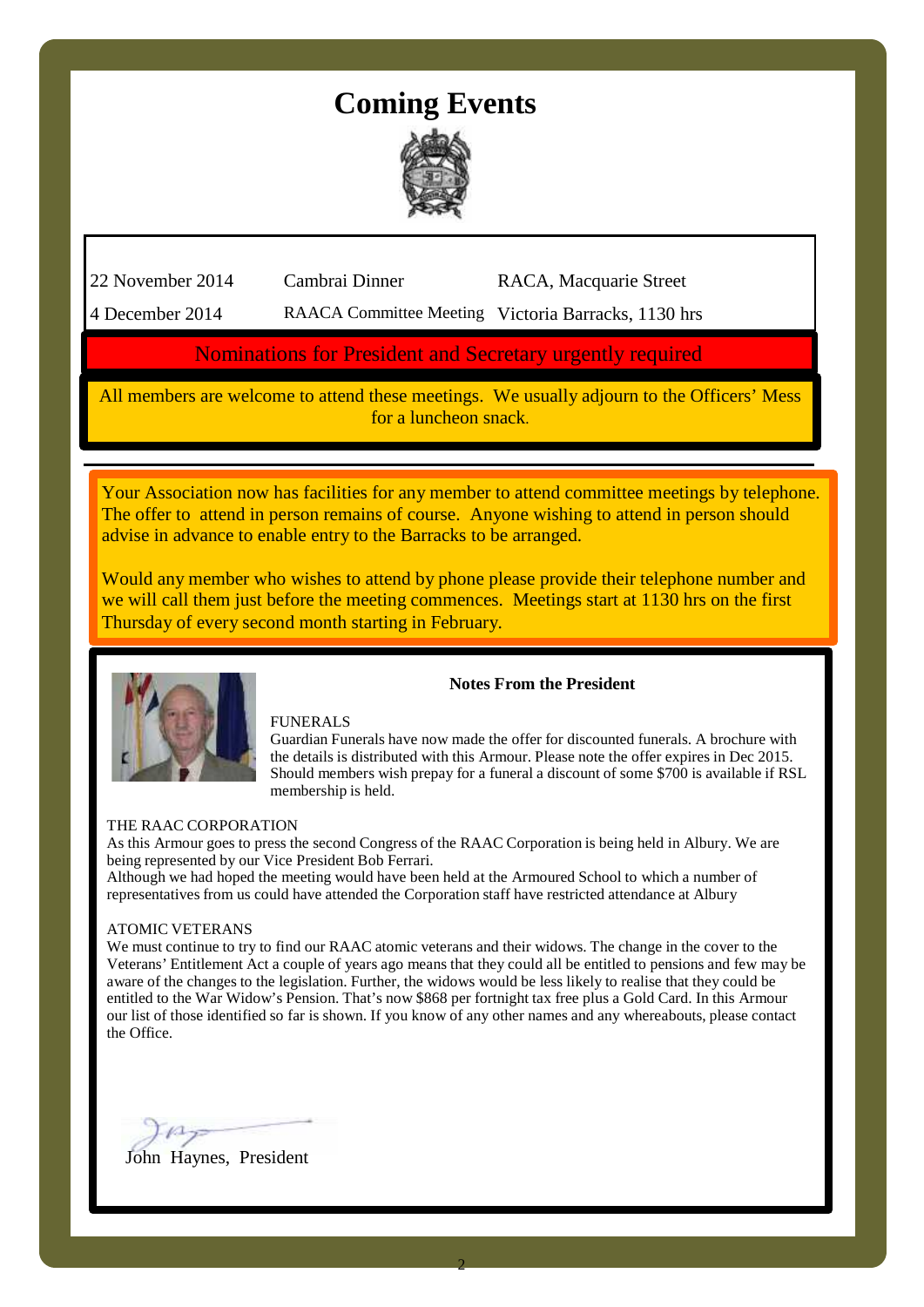#### *(Continued from page 1)*

reconnaissance for the Division. When it is considered that the disposition of the 2/11 Aust Armd Car Regt was from Walgett to Warialda, a distance of around 300kms, it is remarkable how quickly they then moved to play their part as the enemy around and about the region.

The Walgett area of North West NSW was within 'shooting' distance of the 2 Australian Armoured Brigade's harbour area at Wee Waa. And it was some of their outlying units who were first caught on the hop by this action with the newly 'turned' 2/11 Aust Armd Car Regt capturing three light Rover armoured cars, one scout car and two other vehicles in the morning of the 30<sup>th</sup> August.

Being trained in reconnaissance, and the usage of vehicles associated with the same, meant that the new enemy had done their homework well in outwitting the recce elements of both the 1 and 2 Australian Armoured Brigade (1 and 2 Aust Armd Bde). The newly captured machinery would have been prizes with more machinery equalling more miles cov ered and more details of the opposition being discov ered and disseminated to the 2/11 Aust Armd Car Regt's allies.

**Heading Home against a Crimson Sky** *Courtesy Narrabri RSL Sub branch*

Over the next forty eight hours the 2/11 Aust Armd Car Regt worked hard carrying out recce toward Bellata and Gurley. Their reach extended across the Newell Highway to Terry Hie Hie in the East and as far south as Gunnedah and Boggabri. The Regiment quickly established the dispositions of the 1 Aust Armd Bde after successfully engaging their patrols and generally creating a climate of uncertainty in all ranks and units as they were able to travel vast distances very quickly. There were glimmers of hope though for the 1 Aust Armd Bde.

#### **Limited Victories**

Responding to the 2/11 Aust Armd Car Regt's succession of wins the 1 Armd Bde parties began to exacerbate their prowling along long lines of defence. Squadrons from the 2/6 and 2/7 Australian Armoured Regiments patrolled a 50 km area from Mt Waa in the east to Millie in the west keen to scent out and destroy the enemy.

Special patrols consisting of one troop from the 1 Australian Armoured Brigade Reconnaissance Squadron, a field battery and three sections from motor regiments, were sent out north of this line in an attempt to destroy the enemy HQ, their communication lines and/or to capture their vehicles. This led to an important action by the 1 Aust Armd Bde as *enemy agents* [were] *located in a hotel at Gurley and another force, believed enemy were located in scrub approx 11 miles north of Gurley.* The squadron made short work of the rather surprised (and inebriated) troopers.

A complement of the 1 Aust Armd Bde also surprised one of the Troops from the 2/11 Aust Armd Car Regt. Ron Stafford of A Sqn 4 Tp explains: *we were not far from the Barwon River at Pocketaroo and were bedded down for the night and we had sentries posted when . We were surrounded by troops from one of the other regiments and they took us prisoner. So we spent two days in an imaginary prisoner of war camp on the Barwon River.*

*(Continued on page 4)*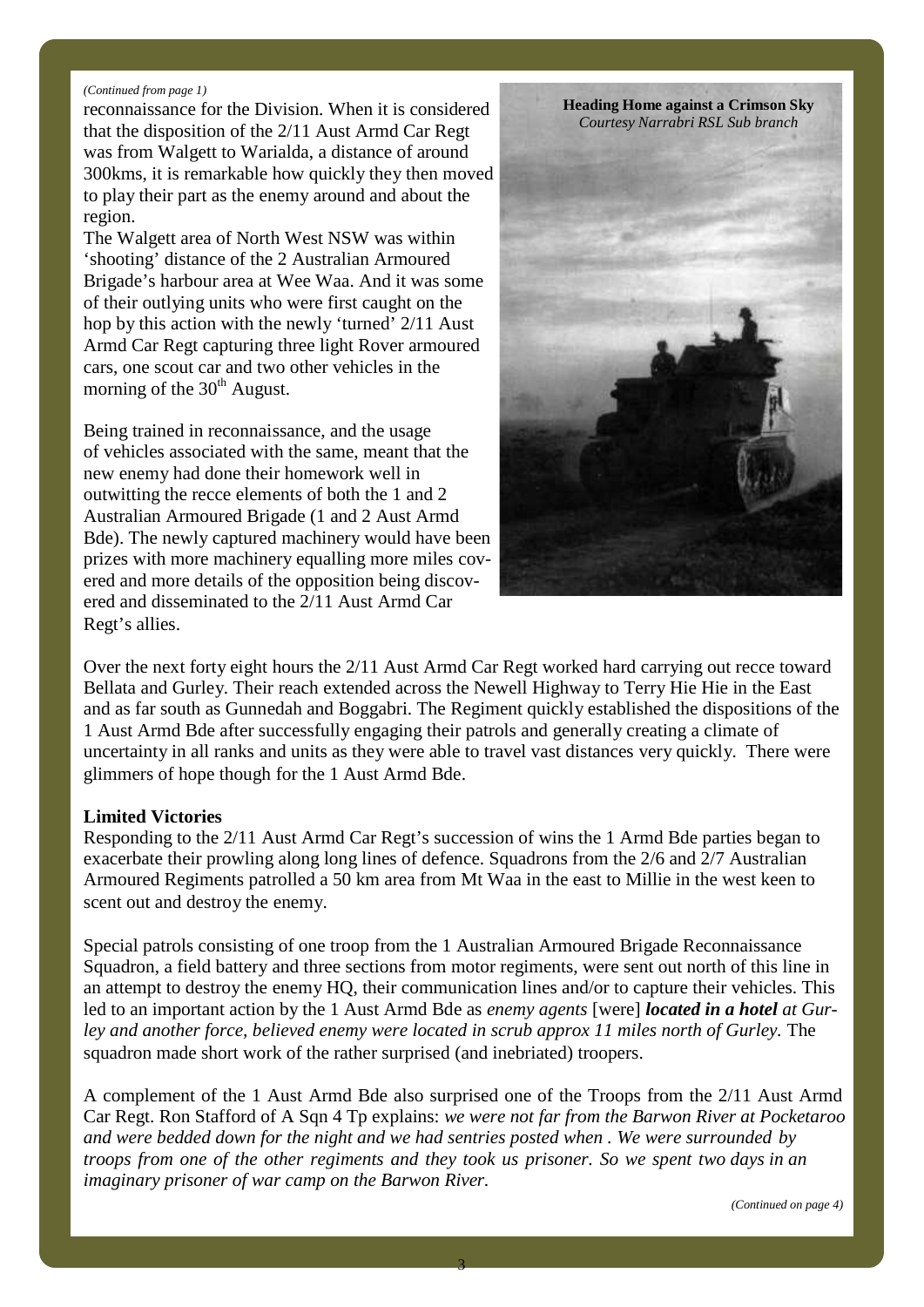However, the anticipated attacks at the flank of the Division – through their ordnance and service corps troops, didn't eventuate. Although some of the enemy did reach Gunnedah and successfully disrupted communication lines prior to the cessation of hostilities at 3pm on Wednesday the 2nd September.

#### **The Amazing Armoured Cars**

From a concentration base in the Walgett/Collarenebri area the 2/11 Armd Car Regt in the course of the exercise, covered approximately 650kms (400miles) and some squadrons/troops even further. A report from HQ 1 Aust Armd Div noted: *A bold aggressive and highly mobile enemy can have an ef ect entirely disproportionate to his fighting strength.*

*A great deal of the movement was by night without lights, over ill-defined tracks or across country by compass-bearing. As a result reliable information of their movements or strength was very dif icult to obtain and a sense of insecurity was felt throughout the Div area, particularly by those Units and Installations on the L of C having little with which to protect themselves*.

*The great value of the ability to carry out long marches by night to deceive and surprise is emphasized. It needs much training and practice*. It also needed expert wireless operators. Phil James from HQ's Sqn, a driver/signaller, was *... in the back of the ute with a radio or wireless keeping communications going –speaking to the different units up there that were doing the exercise. And if necessary I could drive the ute or truck or scout car.* This adaptability was echoed by Ron Stafford who drove a scout car: *There was the driver, the commander who sat behind the driver and he could stick his head and shoulders out of the top of the turret of the car, then there was the radio operator who sat in the back with his radio, and there were two other people. There were five in a crew. All the crew were trained to interchange with each other. The gunners could drive if need be and the drivers if need be could operate the radio and vice versa. That was the story*

Knowing Morse code as well as radio, people like Phil were critical in receiving and disseminating key information. With dispatch riders at the ready, up to date information was essential in keeping one step in front of the enemy. And, at this time – the whole remaining 1 Australian Armoured Division was the enemy! The major realisation was that the ability of fast moving reconnaissance units who can travel at *night without lights, over ill defined tracks or across country by com pass* can prove highly successful. And, as a result, reliable information of their movements or strength was very difficult to obtain.



#### **Poor Information and Ineffective Observation Skills**

This was reflected in official reports inside the Division with the military noting that information was not being received in a timely manner and, realistically, if it was late it was useless. Delays in the receipt of information also led to faulty and hesitant action. Information received was also, at times, sketchy and indefinite.

This was in part due to the 'novelty' of having a fast moving armoured enemy but was also due to ineffective communication devices and ineffective reconnaissance.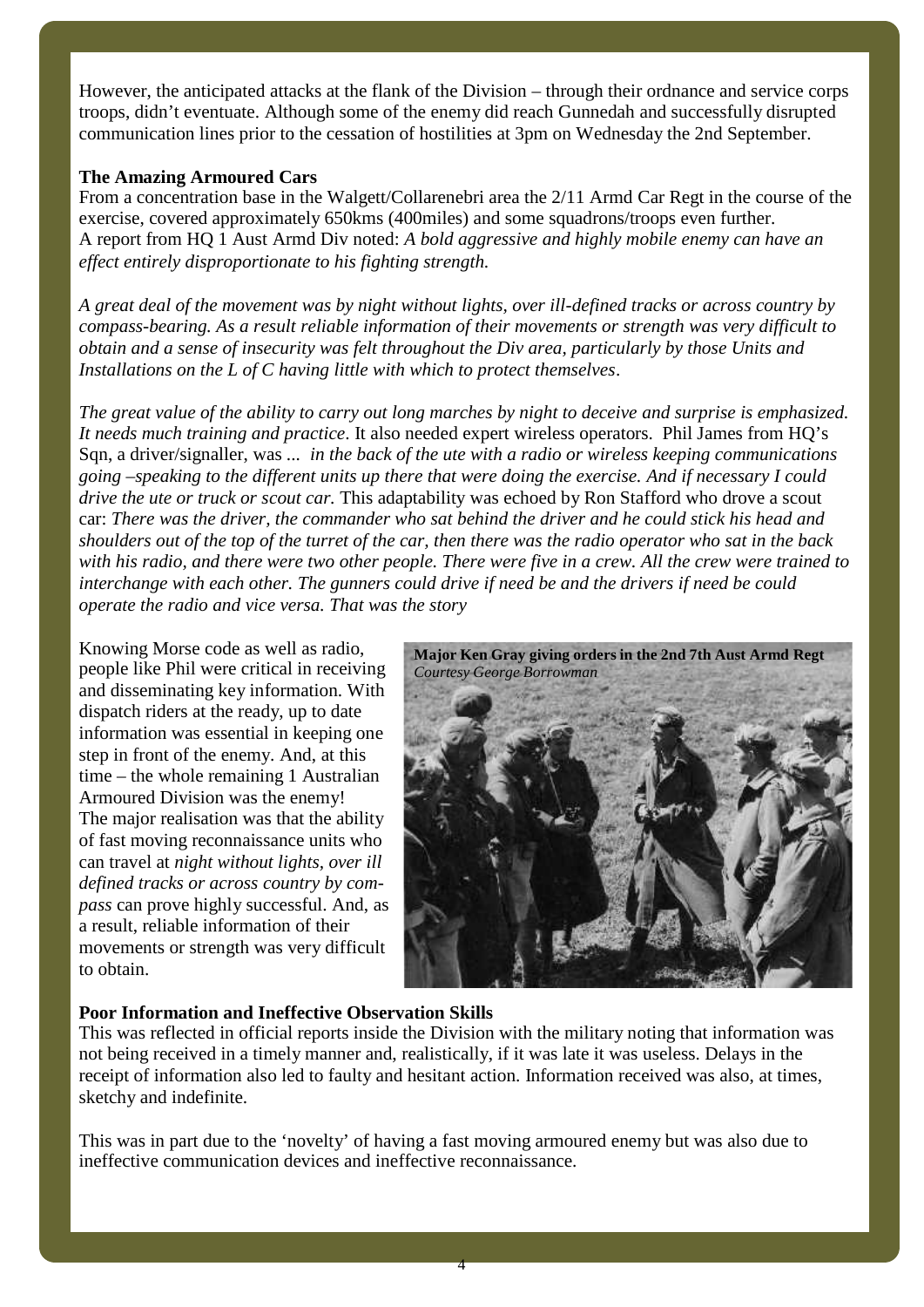The No 11 Wireless Sets in use were determined to be incapable of *maintaining communications over the distances to which the Armd Car Regt was dispersed or from mobile columns sent out by 1 Armd Bde. On the move, range was very limited* [and] *battery charging facilities were unable to keep up with the demand.*

Poor reconnaissance skills, with some patrols not leaving behind a party to maintain observance of the enemy when returning to base, was common with the result of such actions pretty obvious; the enemy being lost and information relating to same being almost useless because of the loss of currency. It also became quite apparent that not all personnel knew what they were meant to be doing on individual patrols (in part due to poor equipment for communication) – which was a recipe for misadventure, if not disaster.

Noted items of consideration for further thought included the lack of qualified and experienced motor transport drivers. There simply were not enough. Many drivers were not getting any sleep in a two – three day period of intense training. It was also found that it was necessary to change them every couple of hours in order to keep them fresh and alert - and it simply wasn't possible with the few reserve drivers available.

#### **In the End**

*This exercise, the largest so far undertaken, was the climax of long months of work and planning towards the creation ... a self-contained Australian army with its own armour ... The West Australian*

In the end it is hard to comprehend that such a Division never saw active service - being kept at home in case the threatened Japanese invasion occurred; their final ignominy occurring when the Division was disbanded in 1943 with only some of its members ever seeing overseas service. This is perhaps why the Division's story is not widely known now and was widely disregarded after the War; but in their short time together the various units showed the real possibilities of an infantry working with a highly and effectively functioning armoured division.

Cate Clark is the author of *To Fight and Do Our Best: The 1 st Australian Armoured Division in Gunnedah* and also *The Black Soil Plains and Beyond: Recollections of the 1 st Australian Armoured Division.* Both books are still avail able through www.writerightmedia.com.au or by ringing 0408 425564.

# **Vale**

Colonel Michael William Lovell Fairless RFD ED (Retd). Mick passed away suddenly and peacefully at his home at Fingal Bay on 28 August 2014, aged 85 years. A private funeral was held. Mick was well known to many in the Army of his generation. He enlisted in the CMF at 7 Fd Regt RAA, Willoughby in 1948. Following commission he served in 16 HAA RAA at Dee Why and then as a Battery Commander in 9 HAA RAA at Haberfield.

In 1962 Mick was posted to Albury with the Commonwealth Bank. He Corps transferred to RAAC to serve in 8/13 VMR as Second in Command.

In 1964 Mick was promoted to Lieutenant Colonel and was appointed Commanding Officer. He went to South Vietnam as a CMF observer and was attached to AUS and US armoured units. After 8/13 came a number of training and staff appointments. In 1972 Mick transferred back to the RAA to command 9 LAA Regt at Dee Why.

Promotion to Colonel came in 1974 with his appointment to HQ 2 Div as the first Colonel (MS) ARes. Mick retired in 1979.

 $5$ 

Mick is survived by his wife Evelyn, his four children, ten grandchildren and eight great grandchildren.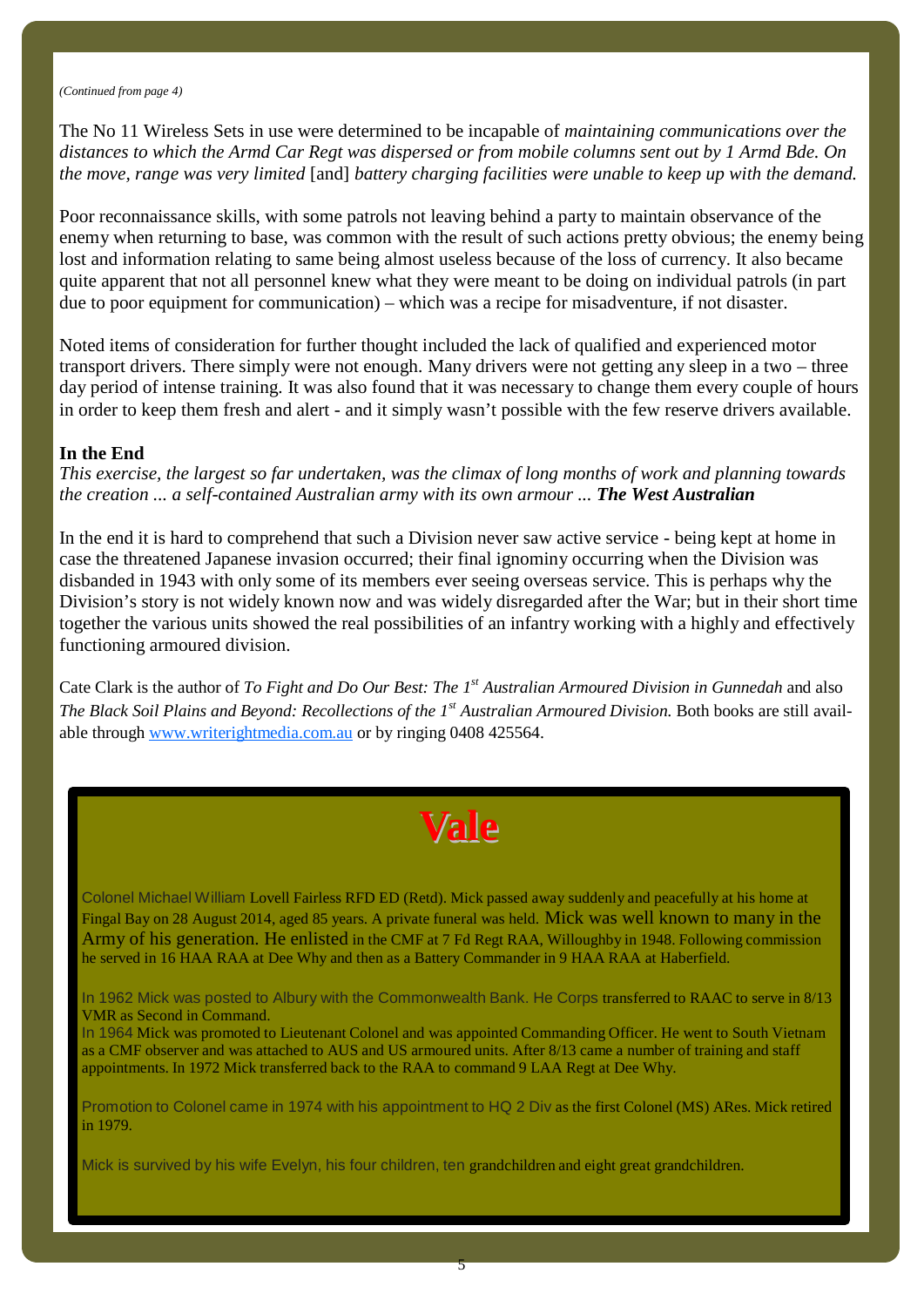# **Technical Notes & News**

### **Iraqi Abrams losses revealed**

The armour on five of Iraq's M1a1 Abrams tanks was penetrated by anti-tank guided missiles (ATGMs) and six helicopters were shot down between 1 January and the end of May, the New York Times quoted an unnamed US official as saying on 13 June.

The official said 28 Iraqi Army Abrams had been damaged in fighting with militants, five of them suffering full armour penetration when hit by ATGMs. The US supplied 140 refurbished M1A1 Abrams tanks to Iraq between 2010 and 2012. While they have new equipment to improve situational awareness, they do not have the depleted uranium amour package that increases protection over the tank's frontal arc.

The penetration of a tank's armour by a shaped charge warhead increases the likelihood of crew casualties, but does not necessarily result in the



destruction of the vehicle, especially if ithas a dedicated ammunition compartment, as in the case of the Abrams.

However, the US official said the Iraqi Army has problems maintaining its Abrams, suggesting it will struggle to get damaged tanks back into service. At least one video has emerged showing an Abrams 'blew up' after being hit by an ATGM during fighting this year in the western province of Al-Anbar.

Militants operating in Al-Anbar have also released images of numerous attacks on other Abrams tanks, including ones involving a 9K11 Kornet ATGM, RPG-7 rocket propelled grenade launchers, and a M70 OSA rocket launcher. The latter is a Yugoslavian weapon that has been widely used by insurgents in neighbouring Syria, but is rarely seen in Iraq. - Janes HIS

## **HEARTYWELCOME TO THESE NEW MEMBERS SINCE OUR LAST ISSUE**

Mr. Gillman, B (Ben) Mr. Kovacs, J.W (James) Mr. Hamilton, R (Rob) Mrs. Longbottom, E (Erin) Mr. Walker, K (Ken) Mr. Beaman, K (Ken) Mr. Brown, K (Ken)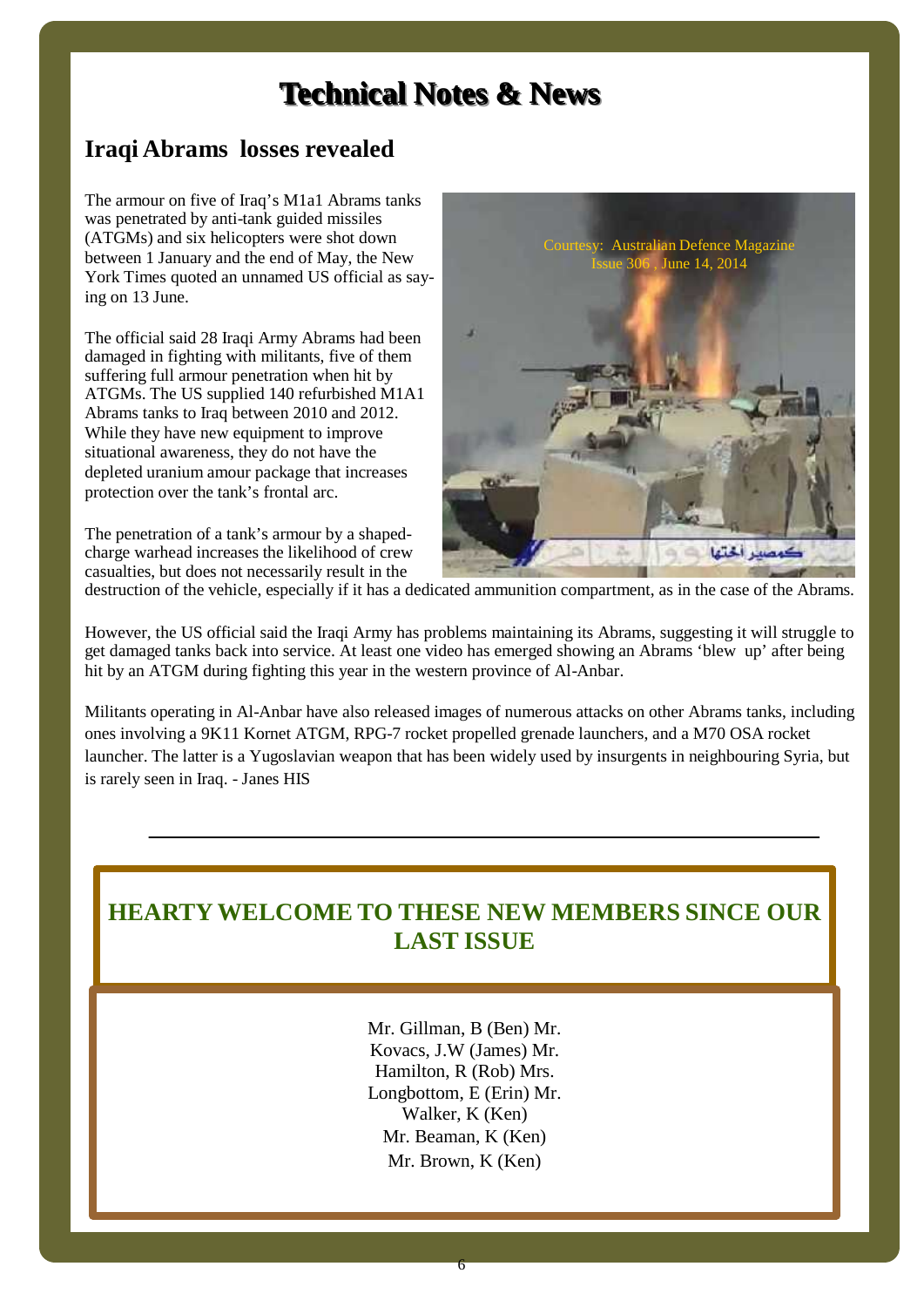## **Puma – one of the many contenders for Land 400 Armoured vehicle replacement program**



*Last year Germany's new armoured infantry fighting vehicle – Puma went through extensive hot, dry desert testing in the UAE, as part of the vehi cle's extensive climatic performance qualification. Photo: PSM*

Puma developers Krauss-Maffel Wegmann and Rheinmetal are making an early start in promoting their Puma Infantry fighting vehicle. The German PSM group, the manufacturer of the Puma armoured infantry fighting vehicle, is displaying this armoured vehicle at the Eurosatory exhibition following a successful series of tests demonstrating the vehicle's

performance under extreme climatic conditions. The Puma underwent hot, dry testing in the UAE 2013. This was followed by cold weather testing in Norway in 2012.

The vehicle's combat performance were also evaluated during live-fire trials conducted in cooperation with experts from the Federal Office of Bundeswehr Equipment (BAAINBw) and the German Army. Germany's new armoured infantry fighting vehicle combines high tactical and strategic mobility with maximum crew protection and massive firepower provided by the 30mm cannon, backed by extensive optronic, target acquisition and fire control systems.



Among the vehicle's unique attributes are its effective modular protection concept, a remote-control, stabilized turret armed with an ABM capable 30mm automatic cannon, and decoupled running gear with hydro pneumatic shock absorber elements. Photo: PSM

On the desert trials, testers from the German Defence Technology Detachment (WTD) 91 evaluated the firing accuracy of the Puma's main and secondary armament. Both MK30-2/ABM automatic cannon and the MG4 machine gun were put to the test. Live firing was conducted in stationary mode as well as on the move, both day and night. Temperatures at the modern firing range in the northwest UAE ranged between 35 and 50° C in the shade. In addition to the firing test and the air-conditioning system were also evaluated. Operating at high temperatures for weeks on end, the trials provided an effective test series for extensive, daily operation of the system. The participants also gave high marks to the IFV's Multifunctional Self-Protection System (MUSS).

The Puma IFV demonstrated its mobility at two other proving grounds in the north and northeast of the UAE. Experts from

WTD 41 were in charge of the mobility trials. Displaying excellent staying power with no breakdowns, the Puma proved that it could handle a great variety of different terrain types, including sand dunes, steep loose-surface tracks and a rocky desert streambed. Successful completion of the summer trials represents another important milestone on the path to getting the Puma to the troops later this year. The vehicles delivered to the Bundeswehr are fitted as 'network-enabled warfare capabable', provided with battle management systems and supporting 'future soldier systems' and digital communications equipment. In addition to their combat capabilities, the vehicles can also be operated in 'training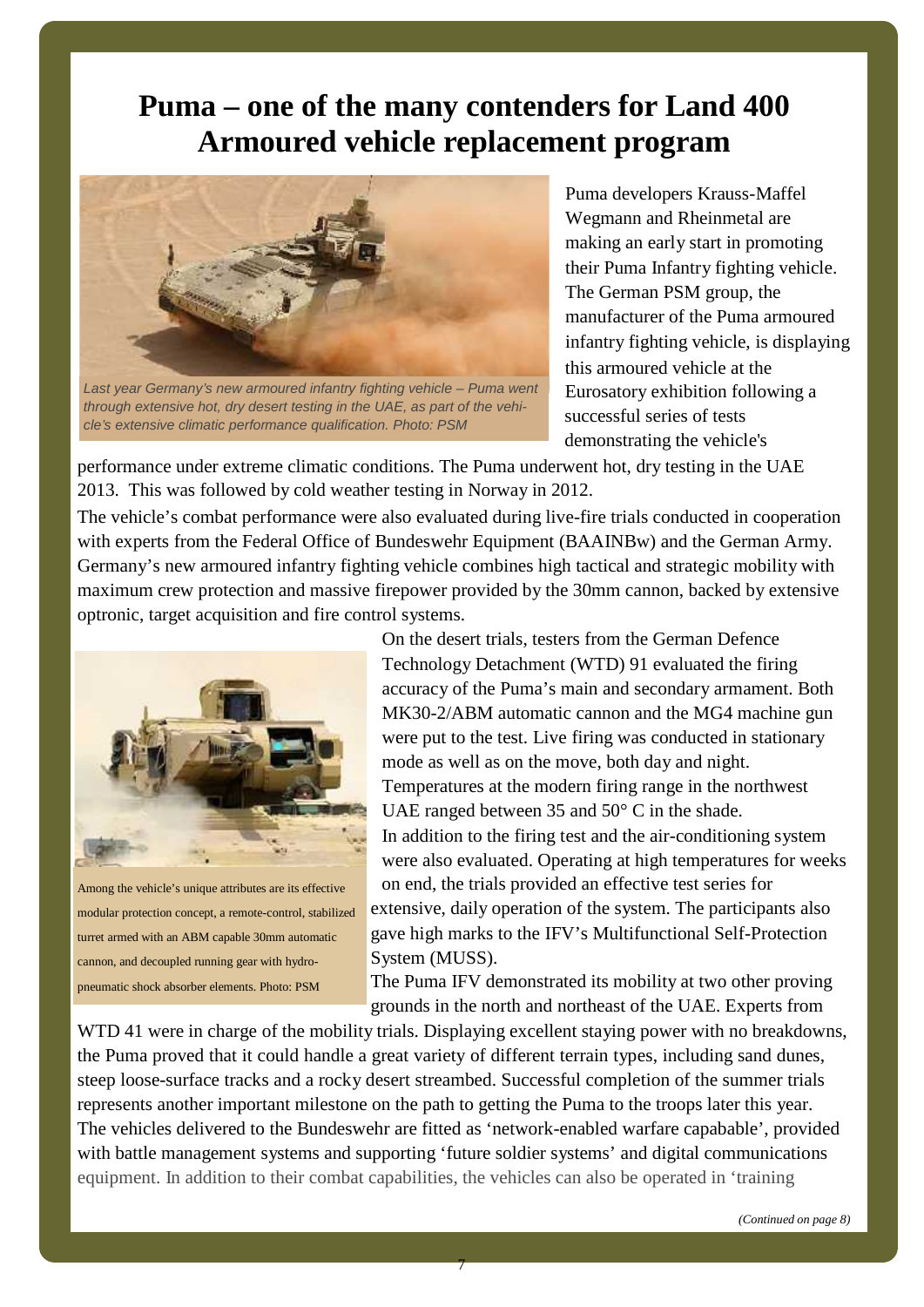*(Continued from page 7)*



*Photo: Rheinmetall Defence*

armoured recovery systems or scouts.

mode', providing an autonomous training platform, functioning as a realistic combat simulator for crew and unit training. Multiple vehicles can also be networked, makes it possible to connect up to four vehicles in a training formation.

Its fighting compartment offers nine cubic metres of armour protected space, enabling enough room for integration of specific mission equipment kits. These can include mobile tactical operations centres, field ambulances,



The German PSM group, the manufacturer of the Puma armoured infantry fighting vehicle is displaying this armoured vehicle at the Eurosatory exhibition following a successful series of tests demonstrating the vehicle's performance under *extreme climatic conditions. Photo: PSM*

# **Vale**

BRIG Colin Wilson OAM RFD ED who died late July. He was the former CO of 2/14 Light Horse (QMI) Regiment and was the National president of the RAACA. His funeral was held in Brisbane on Friday 1st of August and was attended by many former Black Hats from bothRAACA QLD and the 2/14 LH (QMI) Association members.

8



**The South African Campaign**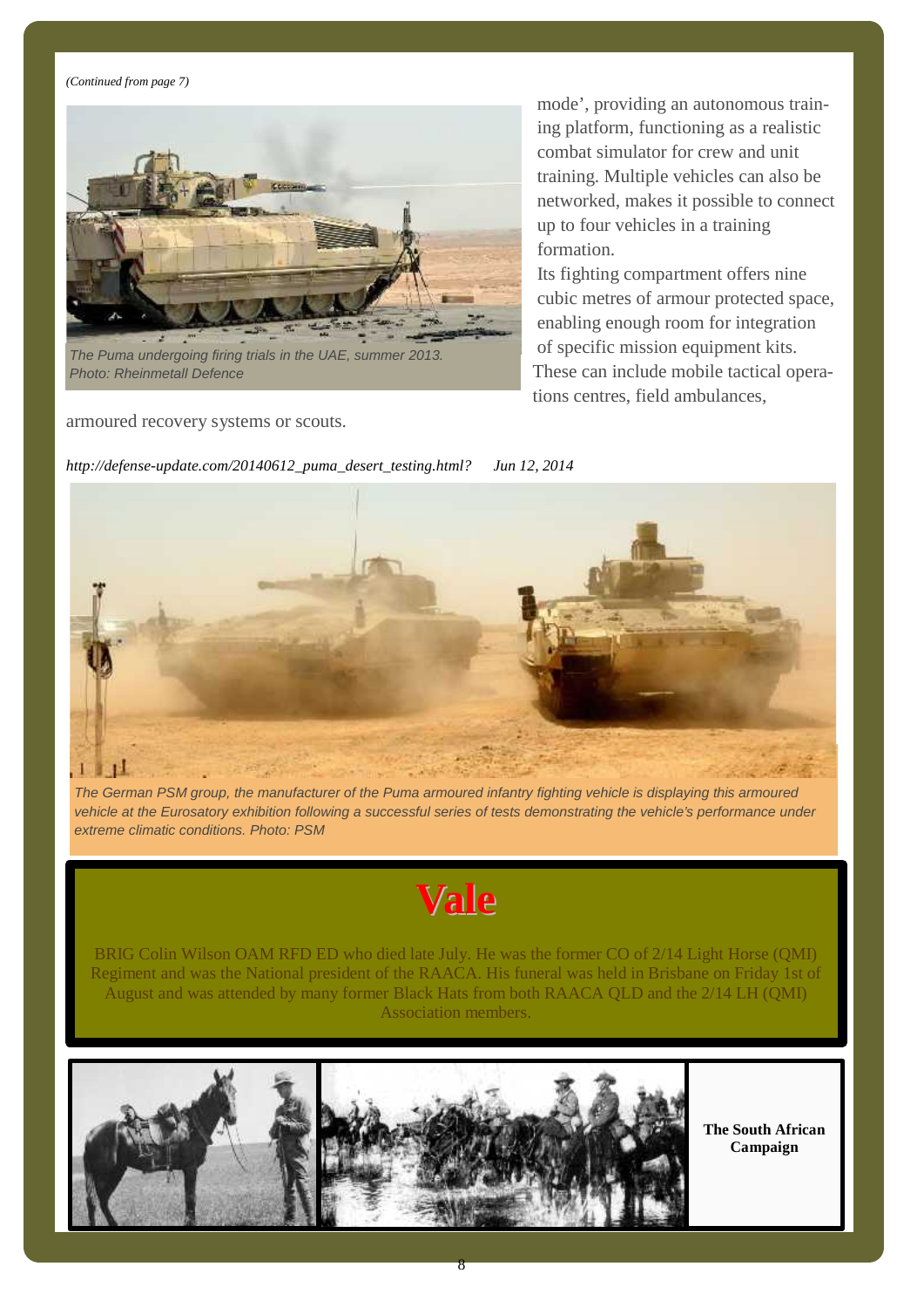## **Remaining Light Horse Units Converted to Motor Regiments -24 Jul 1941**

This step was seen as an intermediary stage in the complete mechanisation of the cavalry. Ultimately both cavalry divisions would become motor divisions. Div Recce Regts were to be provided to the CMF infantry divisions and four regiments were become armoured as soon as tanks were available. This improved the pospects of the former Light Horse soldiers to serve in war.

The units involved in the first batch of conversions were posted for duty as follows on 1 Dec 1941:

15 LH-Motor Regt for 1 st Armd Bde 26 MG-MG Regt Mech Bde 2<sup>nd</sup> Cav Div 8 LH-Div Recce Regt 3 rd Div 6 LH- Motor Regt for Support Group 1 st Armd Div 20 LH-Motor Regt for 2<sup>nd</sup> Armd Bde 21 LH-Div Recce Regt for  $2<sup>nd</sup>$  Div

Plans for CMF Armoured Regiments forecast the progressive development of CMF armoured formations. They would become :

2<sup>nd</sup> Armd Regt (Sydney NSW) From 2<sup>nd</sup> Armd Car Regt Jan 1940 1 st Armd Car Regt (Horsham Victoria)` Commenced 1933 as 19th Armd Car Regt 3<sup>rd</sup> Armd Regt (Randwick NSW)Commenced Mar 1941 by expansion of 1st Light Tank

**Coy** 

4<sup>th</sup> Armd Regt (Ballarat Vic) Raised by expansion of C Sqn 17 LH (MG) Regt as part of 2nd Cav Div 1941

AWM This Day In The RAAC Ref O p86-8

### **Australian Troops Committed to Korea - 26 Jul 1950**

Acting Prime Minister Fadden announces the commitment of Australian ground forces for service in Korea.

Reference: AWM This Day In The RAAC



### Fragments of War—VIETNAM

Members will recall that we had copies of the Tape of this video, which is narrated by Jack Thompson, for sale some years ago. We still have one or two of those tapes left at \$25 each.

> Now we have had the Tape converted to DVD for sale at \$10 with postage free. It is an excellent résumé of the War.

> > 9

MANUSCH.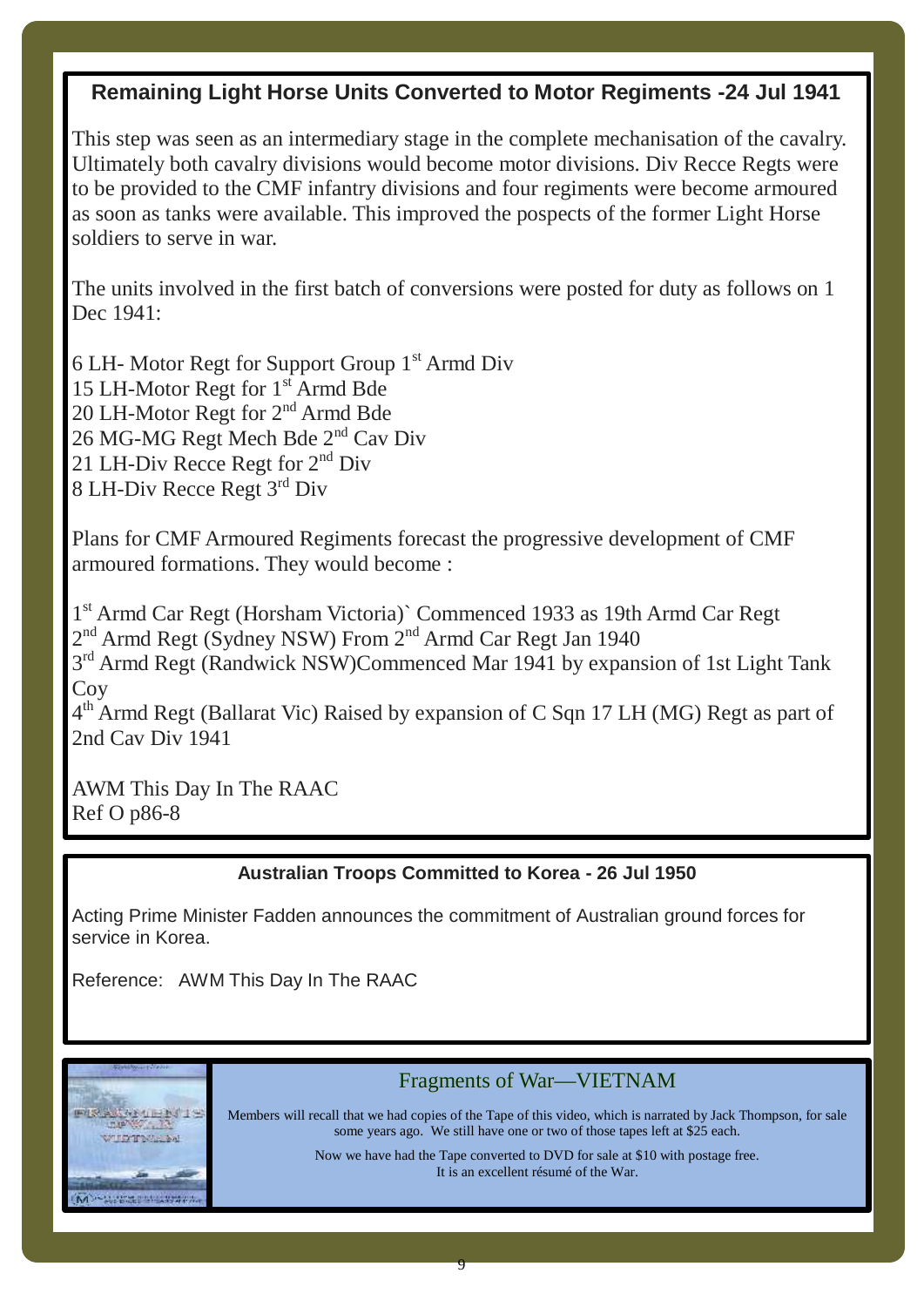# **Message Board**

**TV change to digital.**

There is a Household Assistance Package available to eligible people eg a high definition set-top box fitted free and **other support**

#### **Ring 1800201013 for details**

**From:**Ed [mailto:poppa.e@bigpond.com] **Subject:**JULY 14 issue-Don Gazard memo re Bsqn

Hello all .



Your note certainly stirred some memories in this old mind about B Sqn. I was fortunate to be the SSM of the Sqn for a couple of years from 1961 and well remember the people you mention in particular "Daddy" Duncan an exceptional leader as I recall. Must not forget Dave Lawrence,who performed so memorably in SVN,despite his great tank suit "drama" one time. Well remember Tom Phillips , Nev Ruff and Peter Simpson too. Thanks for the memories of some great officers and troopers it was my honour to serve with. Cheers to all Ed Keogh

**From:**James Jeans **Subject:**The September Parramatta Parade

Gentlemen of the Cavalry !

Just to say how very much I enjoyed watching the parade on TV last week-end; wish I'd been there. Especially the Centurion rumbling down the road. Did the local council ask for road damage in ad vance?

I tried to get my lady-friend to understand that to start the main engine ( and this is from my memory, 1949 at Catterick) you reached behind you,( and this was difficult wearing the then British tank-suit), turned a handle then pushed the start-button and this started a small motor which gave you power to start the main engine - if I've got it wrong please tell me; 65 years is a long time.

So congratulations to the Cavalry, who in battle, as we used to say, add elegance, style and class to what would otherwise be a vulgar brawl.

Kindest regards

Ex 22285878 Trooper Jim Jeans 17/21 Lancers 1949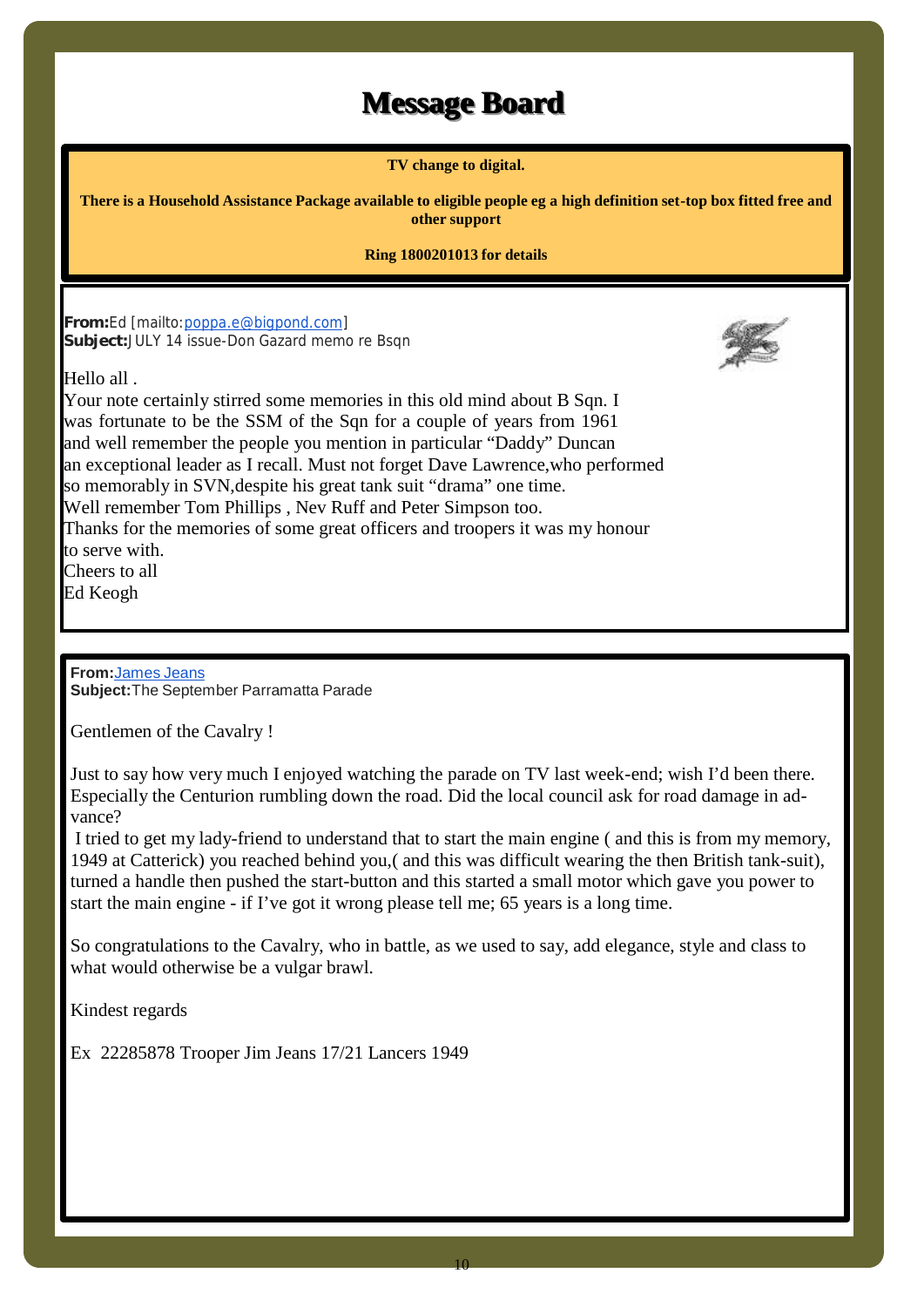#### From: JOHN NEENAN Subject:

#### FW: From Port Elizabeth

G'day all, A friend of mine was travelling around South Africa and stumbled upon this Boer War memorial dedicated especially to the horses who never returned. Yours aye,

John N.



#### **Operation Hammer, Battle of Binh Ba, Sth Vietnam, Jun 1969**

Binh Ba, located north of the Australian base at Nui Dat, was the site of a battle between a combined force of Viet Cong



guerillas and North Vietnamese Army troops who occupied the village and an Australian combined arms ready reaction force (RRF).

More than 100 North Vietnamese and Viet Cong perished in the battle, with many more wounded after a day's fighting by a ready reaction force of a composite tank troop commanded by 2Lt Sullivan (awarded MC), a cavalry troop commanded by Capt De Vere (awarded MC) and by Major Blake Infantry (awarded MC). Cpl Strudwick RAAC awarded MM.

The initial RRF was quickly reinforced by another inf coy, APC tp (Arrowsmith) and tank tp (Browning).

The battle illustrates the significant strategy of using aggressive and decisive mutually supporting tanks and APCs backed by infantry in house to house battles in an Asian context. The action was successful due to the

employment of basic armoured operational procedures. This was the last large-scale clash in Phouc Tuy.

**RAAC Related Units Involved:** 3 Tp (+) B Sqn 3 Cav Regt 4 Tp (+) B Sqn 1 Armd Regt

#### **Other Significant Units Included:** D & B Coy 5 RAR

**Reference:**SOArmd Operational Examples. Annex F significant Actions No 14 RAAC Bibliography Ref O p270 –5 Ironsides 1994. Ref FF p195 – 213 Ref ZZ p169-180 Ref 33 Conversation 13 Mar 0-8 AWM This Month-Jun

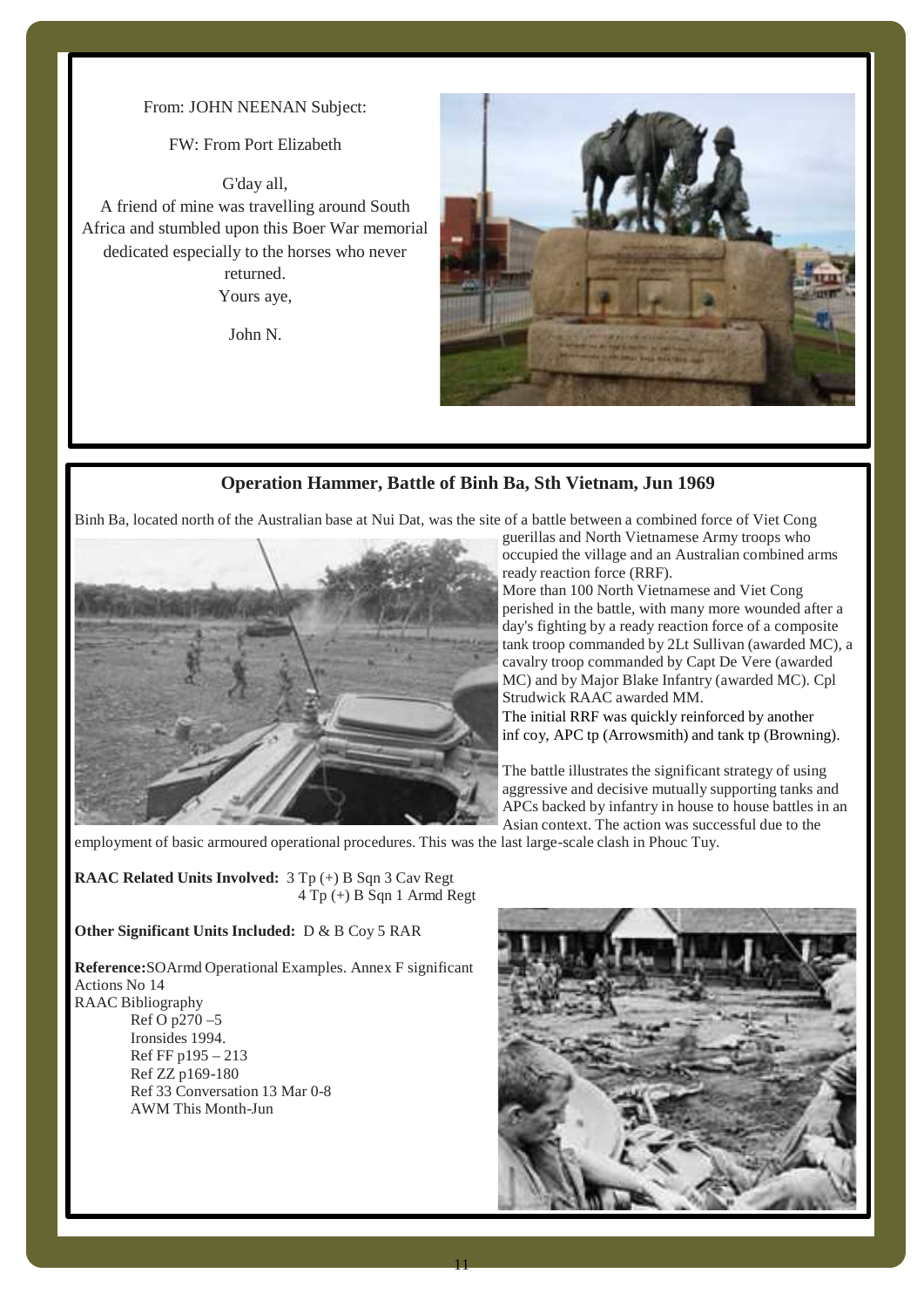# **Paramatta Lancer Parade—August 30, 2014**

The nation's military history came alive as Parramatta celebrated more than 125 years of the Royal NSW Lancers with a street parade through the CBD on August 30.

The Parramatta Lancers Parade, which marks the raising of the 1st Light Horse (Australian Imperial Force) in 1914, now known as the 1st/15th Royal NSW Lancers, commemorates 100 years since the declaration of World War I.

The historic parade was attended by the Governor General Sir Peter Cosgrove and depicted an overview of the Lancers' history from 1885. Source: Parramatta Sun News - 9/10/2014



# **Lost Souls**

### **If anyone knows the where-abouts of the following members would they please contact the RAACA Office**

| <b>Members Name</b>       | <b>Last Address</b>                                 |
|---------------------------|-----------------------------------------------------|
| Cpl K.D. (Kevin) Sparkes  | 164 Royal Pde, Alderley, QLD 4051                   |
| Mr J. Cooke               | <b>NSW</b>                                          |
| Mr. R.L. Gordon           | 29 Shanahan St, Redland Bay, MT Cotton, QLD<br>4165 |
| Mr. P.R.A. O'Toole        | 31 Gibson St, Kingscliff, NSW 2487                  |
| Mr. B.M. (Bruce) Gregor   | 1/25 Lloyd St, Tweed Head South, NSW 2486           |
| Mrs E. Williams           | 11 Racecourse Rd, Broken Hill 2880                  |
| Mr. C.J. Watson           | Lakewood, 6 Mangrove Cl, Laurieton, NSW 2443        |
| Mr. R.P. Johnston         | 85 The Parade, North Haven, NSW 2443                |
| Mr. K.T. Peters           | 36 Kite St, Orange, NSW, 2800                       |
| Mr. S.M. Hill             | 118 Mimosa Rd, Greenacre, NSW 2190                  |
| Mr. B. (Bernie) Flynn     | 1 Sim St, Braybrook, VIC 3019                       |
| Mr. B. (Brad) Golding     | PO Box 6061, Kincumber, NSW 2251                    |
| Mr. B. (Barry) Follington | 39 Bell St, Tamworth, NSW 2340                      |
| Mrs. N. (Norma) Aussell   | 33 Kobina Av, Glenmore Park, NSW 2745               |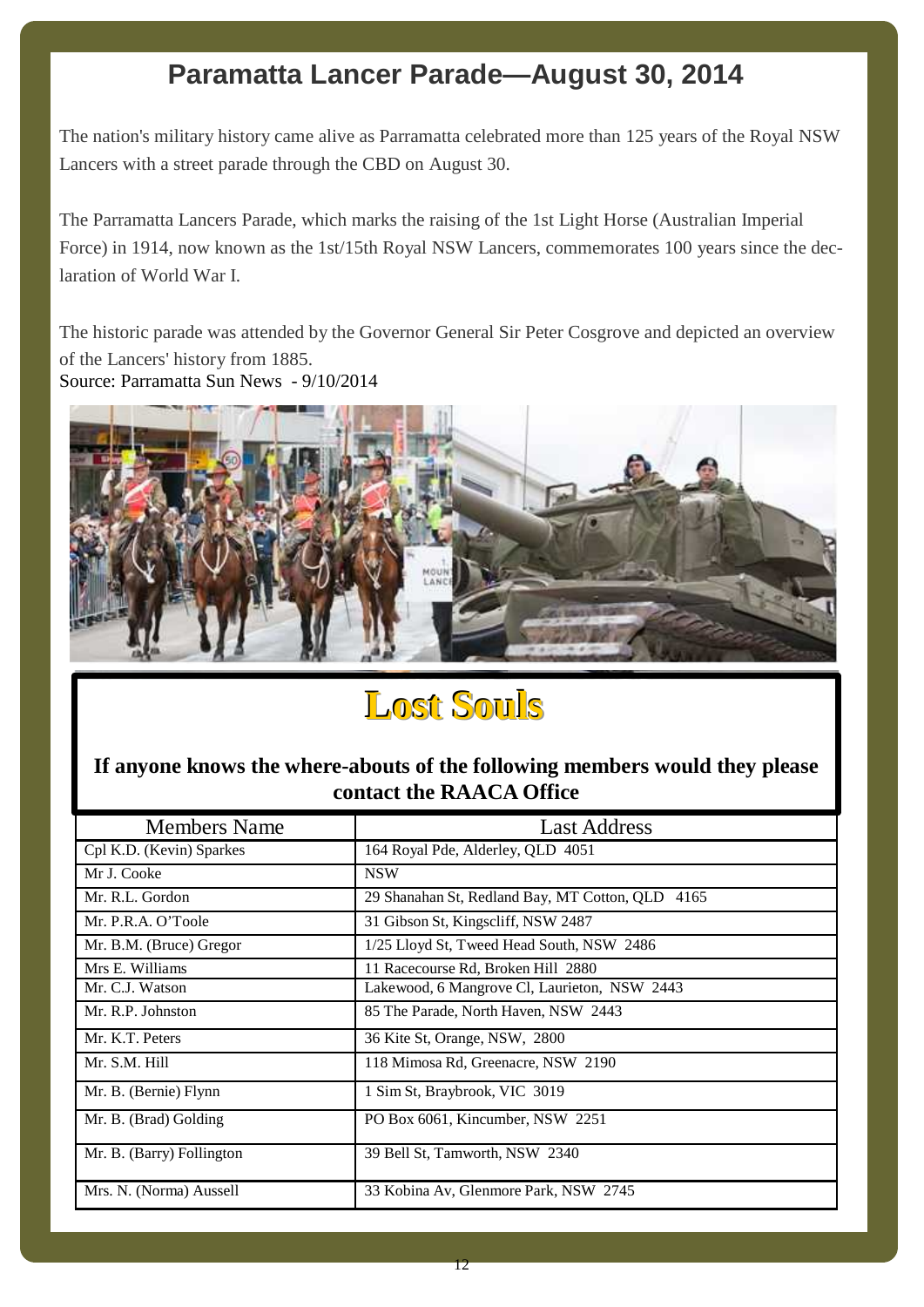

# **ANZAC DAY MARCH UPDATE No. 2**

This update is to remind sub-Branch and Association members of the criteria for participating in the Sydney ANZAC Day March and provide some general guidelines. Once again it is important that this information is disseminated as widely as possible.

There are three ways by which an individual can participate in the March: (i) as an Australian vet eran, (ii) as the descendant of an Australian veteran (iii) as a veteran or descendant of a Common wealth or Allied force.

#### **Australian Veteran**

Veteran eligibility to march is based on the criteria to become a Service Member of the RSL i.e. any person who has served in the Australian Defence Force for at least 6 months. Veterans should assemble with one of the service units of which they were/are a member. The choice of where to march is a personal one however; it is recommended that those who served together should march together as an act of remembrance and mateship.

#### **Descendant of an Australian Veteran**

A descendant of a veteran can march with veterans as a carer (one per veteran marching), banner party or flag carrier regardless of whether they are entitled to be a member of the RSL or not. All other descendants are invited to march with the descendants associations in a place of prominence in front of the Commonwealth and Allies contingent. One descendant only of a deceased veteran may honour their relatives service by wearing his/her medals on their right breast.

#### **Commonwealth or Allied Veteran/Descendant**

Veterans:

Veterans should be clearly identifiable by their campaign medals and should be at the head of each national group.

No medals or awards earnt whilst a nation was in conflict with Australia or the Commonwealth shall be worn in the Sydney ANZAC Day March.

Dress should reflect the occasion i.e. traditional/national costume or dress (including headdress) is not appropriate.

Both the British Commonwealth and Allied contingents will form up in alphabetical order as printed in the March Broad Sheet and under the direction of the March Marshals.

Displays of foreign national flags are restricted to 1 per group.

No flag of a nation that was used when that nation was in conflict with the Commonwealth or Australia is permitted to be displayed.

Display of historical flags or ensigns of countries that no longer exist is inappropriate.

Banners are restricted to 1 per group and are not to contain any political slogans.

The display of photos or other memorabilia is not permitted.

Descendants:

Descendants of veterans are encouraged to participate to honour the fallen at the express invitation of the contingent leader/organiser.

Descendants are to march behind the veterans within the national group.

Once again, dress should reflect the occasion i.e. traditional/national costume or dress (including headdress) is inappropriate.

The national group may have no more than 30 descendants of veterans participate including banner party and flag bearers.

**General Policies**

*(Continued on page 14)*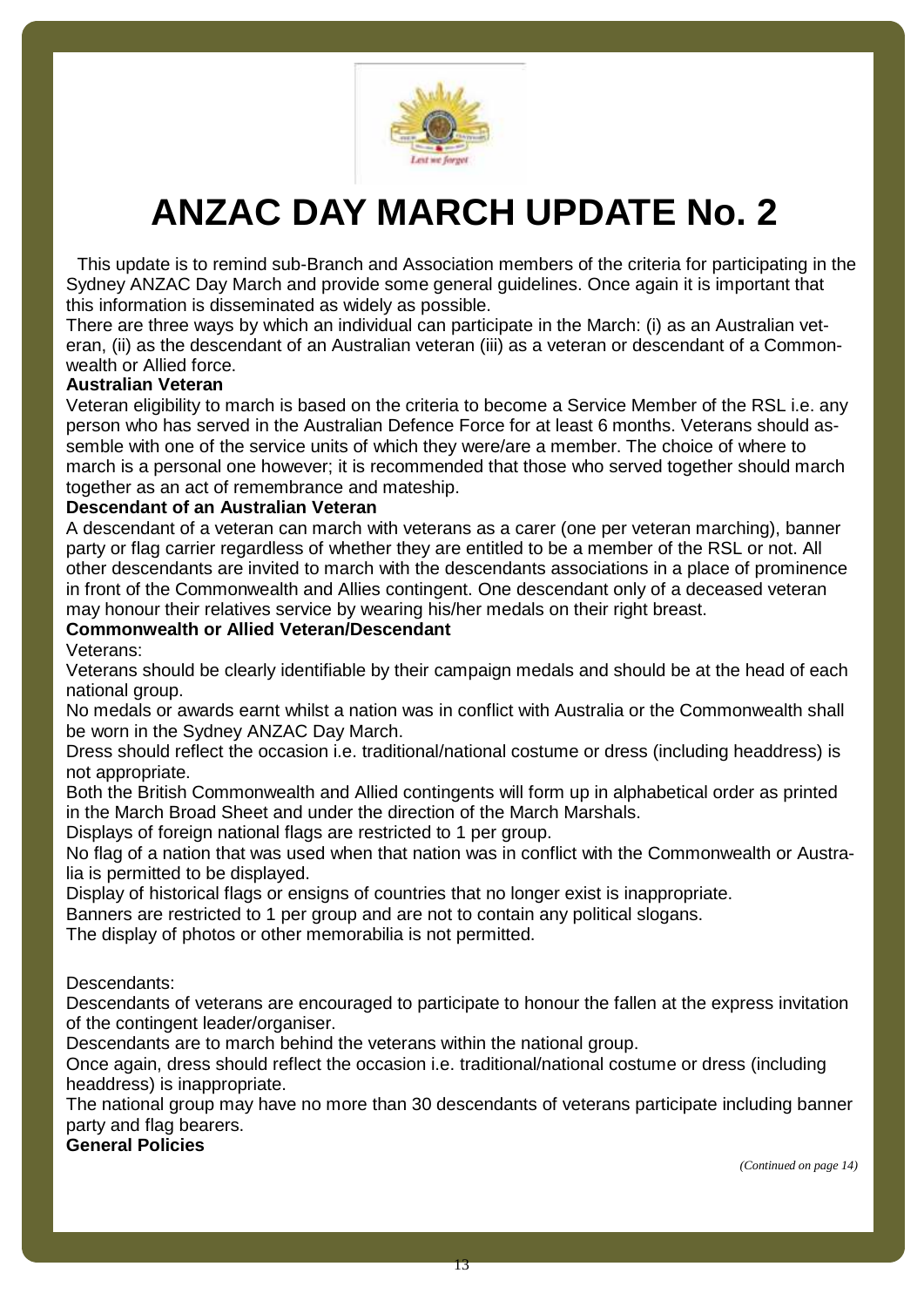#### *(Continued from page 13)*

Veterans who are unable to march should make use of the taxi service provided at the beginning of the March (contact ANZAC House for bookings).

Standing in Army Land Rovers is prohibited. Apart from the danger, there are significant insurance and legal implications for the March organisers as well as the military drivers, who are all volunteers for the day.

The Sydney ANZAC Day March is not a parade and therefore no vehicle, animal, weaponry or memorabilia (including historical uniforms) may be included without the prior approval of the March organisers.

Escorts to Colours etc. and catafalque parties may carry arms. Otherwise service contingents should only carry arms when specially authorized by the ANZAC Day March Executive Committee c/- ANZAC House.

As the head of each unit approaches the Cenotaph, hats are to be removed (by following the unit leader's movements or by order) and the right hand held over the heart and kept in that position until the unit is clear of the Cenotaph, when the reverse is to be followed.

Heads are to be turned towards the Cenotaph when passing it. Banners and Flags are to be dipped. Defence Force formations are to salute the Cenotaph as they pass it.

JOHN HAINES **CHAIR ANZAC DAY MARCH EXECUTIVE COMMITTEE**



Many Members would know our Vice President Bill Cross who was awarded the OAM for his many decades of work for the RAACA.

Here he is at Government House Queensland with his wife and two sons on the day of his investiture.

#### **Well done Bill Cross**!

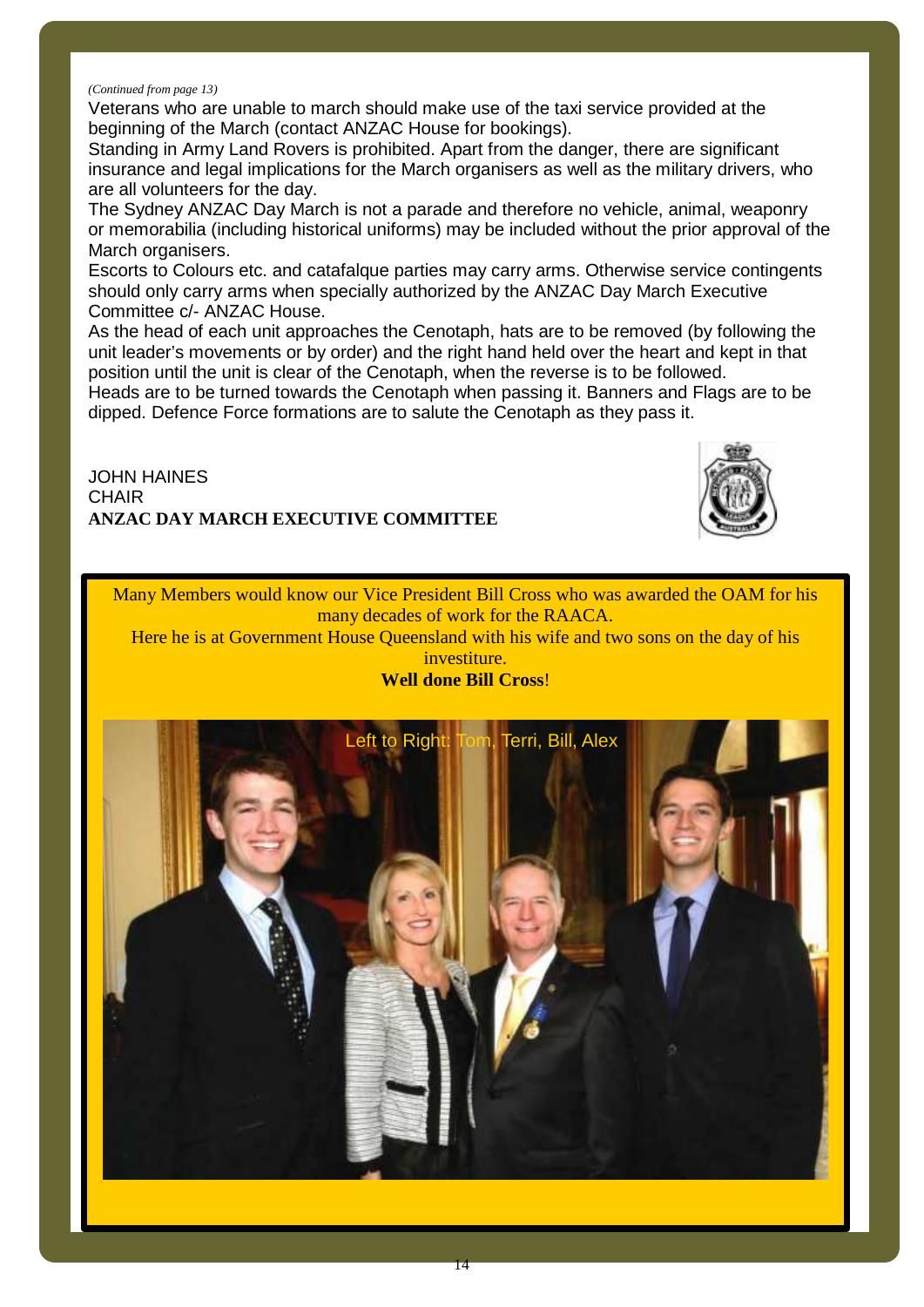### **C Sqn 9 Aust Div Cav Aided by Circassian Horsed Cavalry Fought in the Hills behind Qatana, Syria.- 2 July 1941**

A daring patrol was made by a troop of 9 Cav to the Joel Bourkoch. The squadron was then attached to the Indian brigade in the Qatana area. As it neared Bourkoch early in the morning it ran into heavy fire and its retreat was cut off. The remainder of the squadron, a squadron of Circassian Cavalry and a party of batmen, cooks, clerks and others from RHQ hastened to their rescue. After a long exchange of fire the patrol, except for the officer commanding, Lt J.L.D. Freguson and Sgt J.C. McEachern and a



trooper, managed to withdraw; Ferguson and McEachern made their way back after dark, but the trooper was captured.

#### **"The Fight on the Mountain –Qatana, Syria, July 2, 1941**

An unusual kind of action, in which the old and new cavalry joined forces, developed in the mountains behind Qatana on 2<sup>nd</sup> July. We were assisted by a troop of Circassian horsed cavalry, some of whom were newly recruited from the Vichy side.

Qatana is a village south-west of Damascus."C" Squadron were sent there, on the left flank of the 5<sup>th</sup> Indian Brigade, to investigate reports of enemy horsed cavalry in the Mt Bourkoch area. British 6<sup>th</sup> Division had ordered all their units to carry out vigorous patrol recce work, and "C" Squadron set about its job with such enthusiasm that a major action almost resulted.

Early in the morning a patrol led by LT Lindsay Ferguson climbed a steep gulley or re-entrant. They took their vehicles as far as they could, but the rugged ground became tank-proof, so they continued on foot. The enemy, French colonial troops, were waiting for them on a ridge which crowned the re-entrant. They held commanding positions in the ruins of an ancient hunting lodge. When our men got within range, bullets began to zip and ricochet among the rocks in a manner reminiscent of "Lives of a Bengal Lancer." Finding themselves exposed to fire from machine guns and snipers the patrol took what shelter they could and remained there, pinned down on the hillside.

Lieut. W.K. Hope, who was with Ferguson's patrol, was badly hit. Bill Hope, a good officer and a fine type of man, had arrived back from a school in Egypt only the previous day, and it was his first time in action. He died of wounds in a Damascus hospital, and was buried in the cemetery there.

One man who did a splendid job that day was Trooper R.S. Moss, known to the regiment as "Tich". Although a small man, he did a big job. Moss helped Hope to gain cover, and dressed his wounds as best he could. Then he got away down the mountain side under the fire and told squadron headquarters, in the village of Qatana, what had happened. He arrived covered in blood from rock splinters chipped off by the bullets, but otherwise unhurt, and he led the squadron out to extricate the patrol.

Regimental headquarters at Mouaddamiyi heard the news by wireless, and the C.O. set out for Qatana. It was the colonel's birthday, although he did not tell us that at the time. All available men who could be mustered from R.H.Q. and Headquarter Squadron – cooks, batmen, armourers, mechanics, pay, postal and office staff – were sent on to Qatana as reinforcements.

*(Continued on page 16)*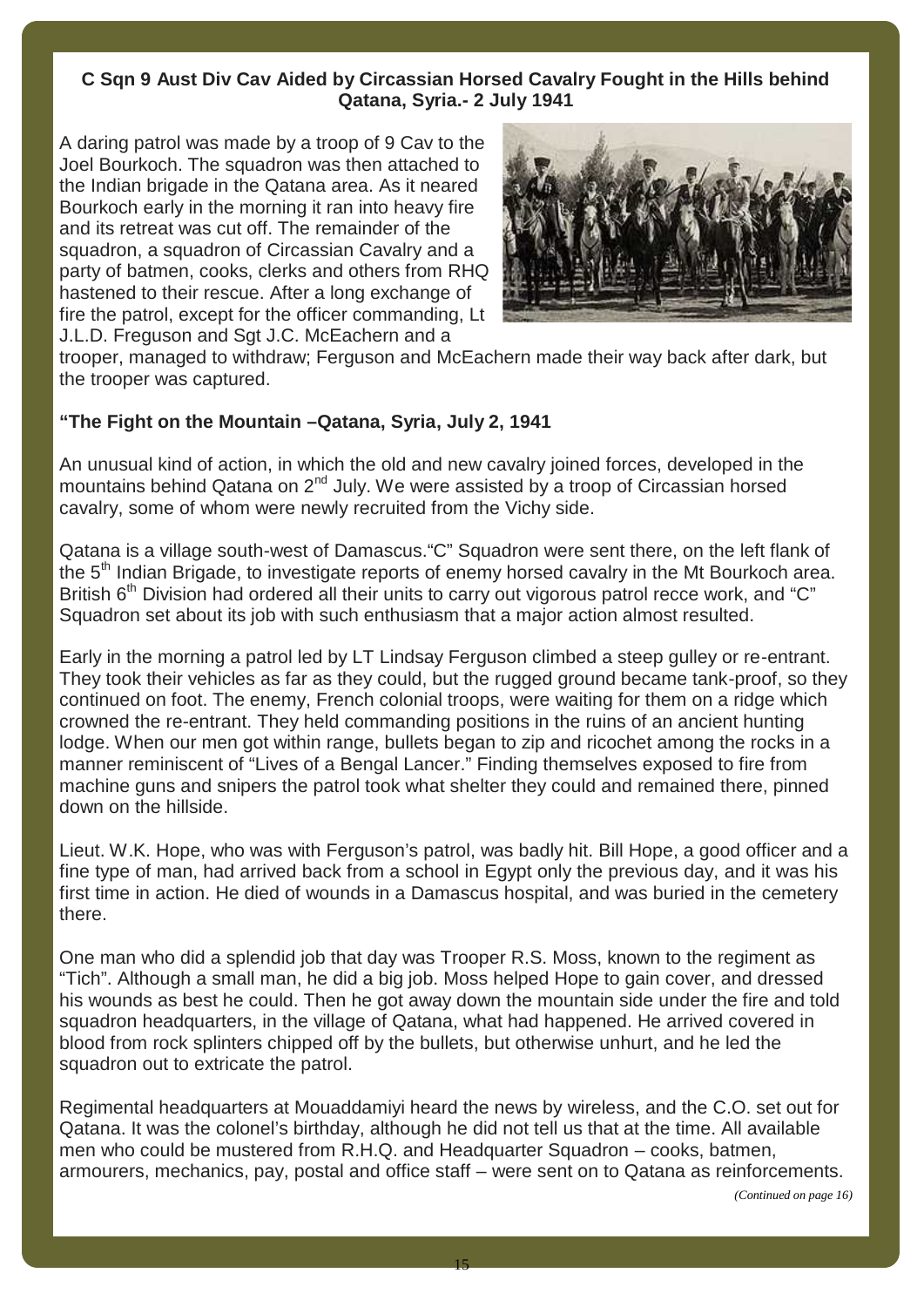#### *(Continued from page 15)* They were led by Lieut. H.G. Fyffe.

We found battle headquarters on a patch of flat ground at the mouth of the re-entrant. The enemy positions were clearly visible, but we were out of range of their small arms fire, and we hoped that they had no artillery or mortars. The ruins on the ridge looked very close in the clear hot air.

Tich Moss pointed out to us the rock near which Bill Hope was lying. The



Medical Officer (Capt. R.W. Weaver), his N.C.O. (Lance-Corporal .J. Wilshire) and Moss began to climb the re-entrant. They were fired on until the enemy realised they were a stretcher party, and then an unofficial truce was declared on both sides. While Hope's wounds were being dressed, and until he had been carried down the mountain side, enemy snipers came out and perched on the rocks, watching the scene below. They looked like Moroccans to us. Our men did not fire on them until the stretcher party had done its job, and then the enemy hopped back into position and the war went on. They put Hope on the back of a carrier and brought him to battle headquarters. Although conscious, he could not speak very well, but managed to say to the colonel: "Sorry to let you down on your birthday." While he was being carried down, he seemed more worried about the safety of the stretcher bearers than about his own condition.

Like a breath from the past, a troop of Circassian cavalry arrived to help us. They were shaggy-looking horsemen, armed with short French carbines and a few machine guns, and they seemed to be spoiling for a fight. Peter McArthur got out of his carrier and mounted a horse, and accompanied by Trooper Ray Pettit, he led the Circassians off to the right flank, with the idea of forcing home an attack and releasing our pinned – down patrol. Some of the horsemen carried green flags so that our chaps could tell them from the enemy.

W.O.H. MauriceTapfield took his APC as far as he could up the re-entrant, got hull-down behind a crest and began to fire at the enemy. Bob Fyffe surveyed his mixed band of reinforcements and either because he wanted to impress on them the importance of their task, he gave the order: "*Form single file, Into battle, follow me*," and led them up a hill on the right side of the gully, where they lay among the rocks giving covering fire to the Circassians.

McArthur's horsemen climbed a couple of thousand feet in three miles and found them selves confronted with a cavalry-man's dream – a position behind and overlooking the enemy's headquarters, which in this case were a barracks of native huts. The enemy, how ever, had foreseen their attack, and before they could take up positions they were met on the ridge and there was an exchange of shots.

A period of confusion followed. The Circassian interpreter told McArthur that the rifles firing at them were English pattern, and that therefore they were being fired on by our own men who had mistaken the horsemen for Vichies. After some argument, and much abuse hurled at the opposing force, it was decided that they must be enemy after all. Further doubt was eliminated when the green flag was shot out of one of the Circassian's hands. This riled them considerably, and they began blazing away without waiting for fire orders

*(Continued on page 17)*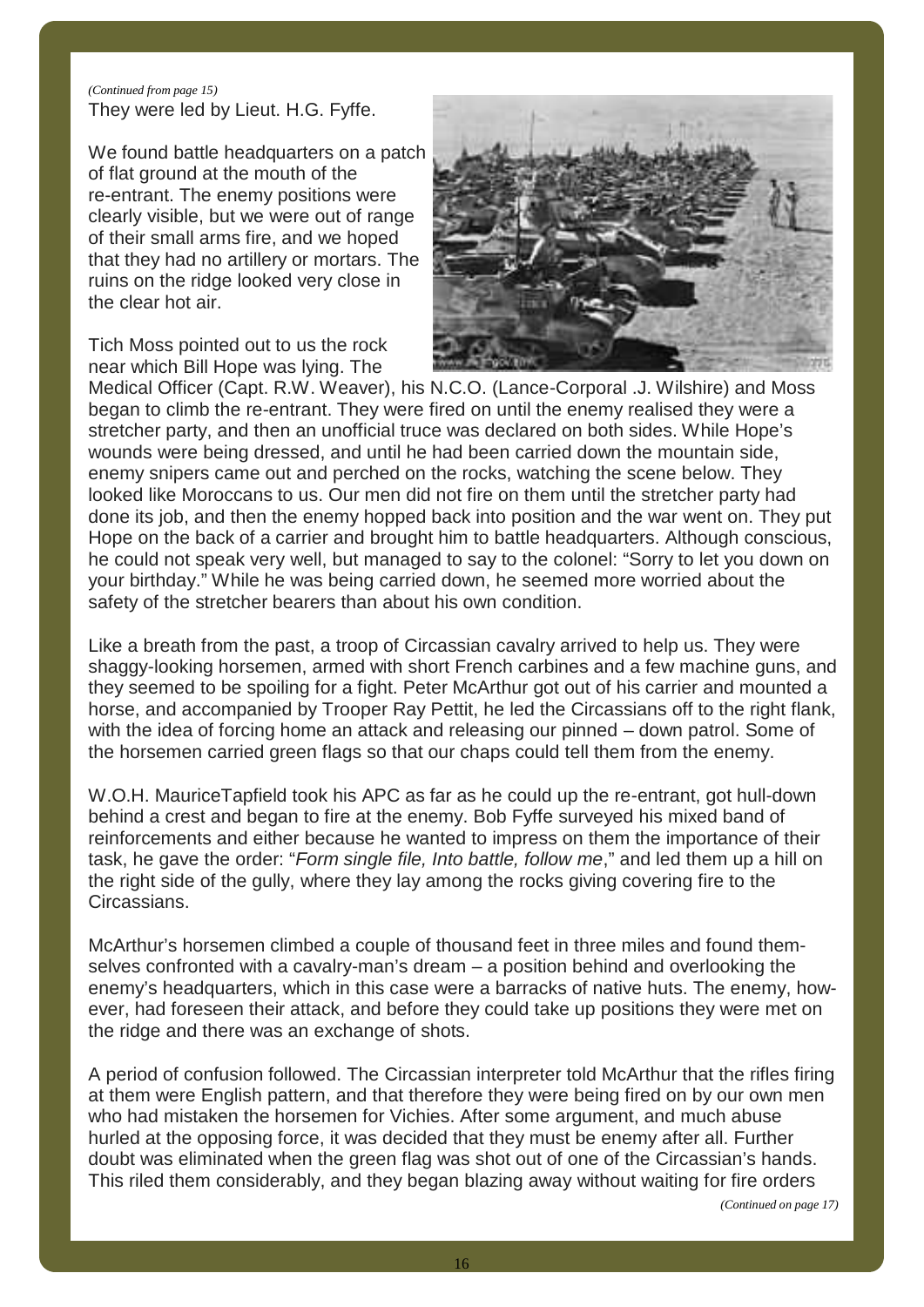and with little method. McArthur began to suspect that this was the first time they had heard an English rifle fired behind them and a French rifle fired at them, so to speak.

By the time, he had made a recce and decided to get the machine-guns to fire on the barracks

while a small retaining force kept the enemy positions quiet, he found that the Circassian machine-gunners had fired all their ammunition away. Enraged at this, he kicked their commanding officer in the behind, and as the latter was formidable-looking man, Peter thought that he himself might be the next casualty. However, the kick was accepted in the spirit with which it was bestowed.

As the party now had no water and no more machine-gun rounds, Trooper Pettit was sent back to report the situation and bring up more ammunition. Reaching battle headquarters he received orders to call the war off for the day.



A senior British officer had arrived in a hurry to tell the colonel that the clash was developing into a major action and was interfering with plans for a big attack further to the north, which was due to come off shortly. So McArthur, who by this time had lost his horse, arrived back with the Circassians. The horsemen had taken several of the enemy, and both captors and captives seemed highly pleased with the turn of events.

When our supporting force withdrew from Mount Bourkoch that evening, Ferguson, Sergeant Jock McEachern and Trooper D.W. Starke were missing, believed killed. Ferguson and McEachern got away in the darkness and rejoined their squadron."

#### (Ref 80. p41-44) **RAAC Related Units Involved Included**: 9 Aust Div Cav

**Reference:**RAAC Battle **Chronology** RAAC Bibliography Ref No 60 p477 Ref No 80 p41-44

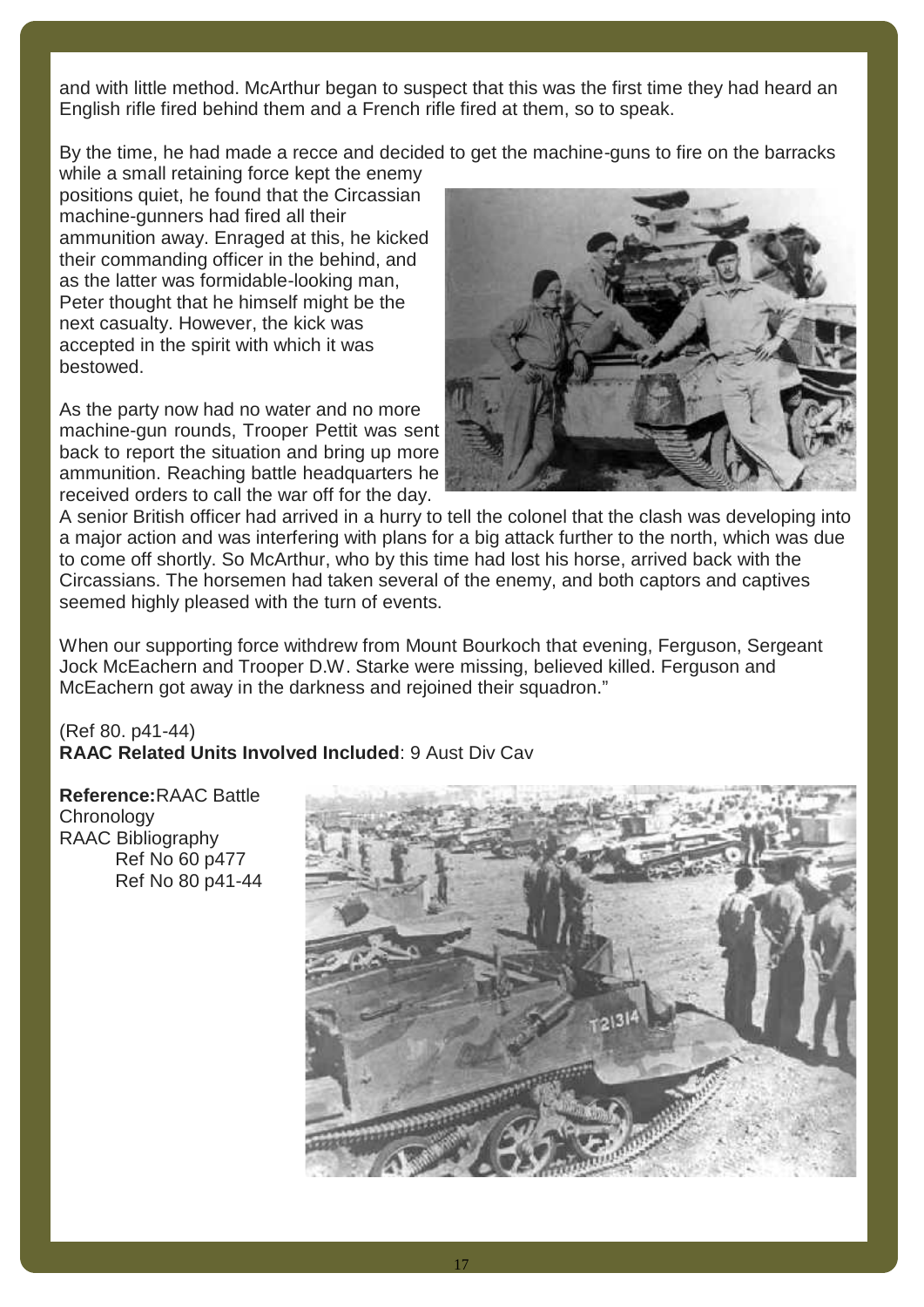

# The National Boer War Memorial An update

## By Colonel John Haynes OAM (RL)

TheNational Boer War Memorial Association<br>Incorporated (NBWMA) came into being at its Incorporated (NBWMA) came into being at its inaugural general meeting on 6 February 2011, but *Ironsides* readers are well aware that moves to erect a memorial to the Boer War in the nation's capital had begun some seven years before that under the auspices of the Royal Australian Armoured Corps Association. Major events in the long saga have included observance of Boer War Day each year on the last Sunday of May throughout the nation; the creation by Lieutenant-colonel John Howells of a magnificent NBWMA website; ap pointment of now Major-general Iain Spence CSC RFD by the Chief of the Defence Force as his representative on the Committee of Management; allocation of the memorial site on Anzac Parade Canberra in April 2007; and its on-site dedication on 31 May 2008. A design featuring four mounted troopers on patrol was approved by the National Capital Authority, and unveiled in Canberra on 1 March 2012 by the then Chief of Defence Force and National Patron of the NBWMA, General David Hurley AC DSC. The first statue is finished and paid for.

More recently, a dedicated Funding Sub-committee has been formed, with industrialist Mr Michael Crouch AO as its Chairman, and 2nd Lieutenant T.A. "Tim" Fischer AC GCPO (RL) as its Patron. Its job is to garner the \$3.5m needed to pay for troopers two, three and four.



The first mounted trooper has been completed

A national database of Boer War veterans' descendants and relatives, and any other persons interested in the NBWMA's objectives, now exists. Australians in those categories are invited to register. They that do will receive *gratis* a copy of the Association's, informative newsletter. To register, go to the www.bwm.org.au and follow the prompts, or phone (02) 8335 5209 when the office is manned which, by the voluntary nature of the NBWMA, is not all the time. Mail can be addressed to NBWMA c/- Building 96, Victoria Barracks, Paddington, NSW 2021. To make a tax deductible donation, consult the website. And Blackhats everywhere are reminded that the ACT memorial will be dedicated to the mounted men of the Boer War, the predecessors of today's RAAC troopers.

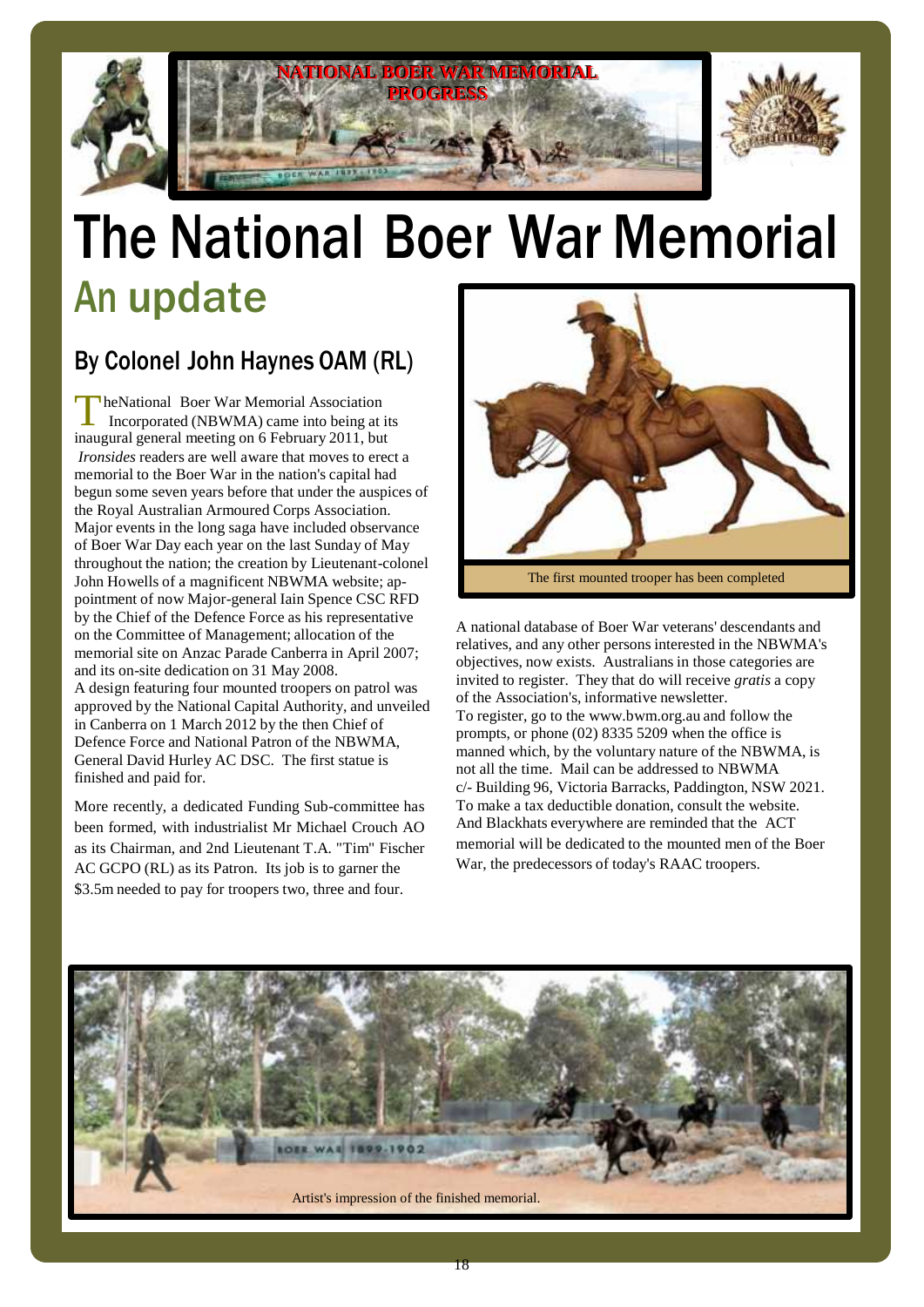

# **Cambrai Dinner 2014**



Last year again saw us meeting up for dinner at a smaller venue at the Royal Automobile Club (RACA) in Macquarie street. The function was a great success and those present were keen to ensure that we did not miss out on celebrating Cambrai Day in 2014.

We have secured the Imperial Service room at the RACA for 22 November 2014. Last year we had 34 present and this year we have plenty of room for more.

Please put the date in your calendar and make your booking early to assist with the next steps in the dinner planning process. November seems a way off but we need to get the message around to ensure that as many members as possible attend this important date in the calendar for the Black Hat community.

> Members are cordially invited to attend a formal dinner To celebrate Cambrai Day at the Royal Automobile Club Of Australia Macquarie Street, Sydney On Saturday 22 November 2014, 1830 for 1900 hrs

Guest Speaker BRIG Mark Brewer, Director General Training, Headquarters Forces Command

Dress Black Tie or Lounge Suit with miniatures

## **Dinner Information:**

Cost:<br>
Payment: \$95.00 per head<br>
Payment: Cheque made to Cheque made to RAACA and sent to RAACA, Building 96, Victoria Barracks OR EFT transfer to Def Credit BSB 803205 A/c 20539747 indicating Dinner payment. Please note that payment MUST be made by NLT 14 November 2014 as no monies will be handled at the dinner.

| Parking:   | Some limited parking is available in the RACA car park after making |
|------------|---------------------------------------------------------------------|
|            | arrangements with the Club.                                         |
| Transport: | Trains to Circular Quay will take you within 100m of the Club       |
| Taxis:     | Generally available outside the club after the dinner.              |
|            |                                                                     |

### **Lest we Forget We regret to advise the passing of the following members**

Mr James H Longbottom Sgt Arthur R Yager(1 AR) Mr Ralf W Berman OAM (2/4 AR) Mrs Grace Watson Mr John Young (2/4 AR)<br>Mr. A.R. George (12/16 HRL)<br>Mr. H. H Handicott (2/2 Comando Mr. Leroy D Seriser Mr. Samuel A Roughley Mr. Brook B Murphy (1 AA Bde HQ Mr. Robert Hughes Mr Alan Barnham (2/6 AR) Mr. Harry Wolters (2/7 AR)

Mr. H. H Handicott (2/2 Comando Sqn)